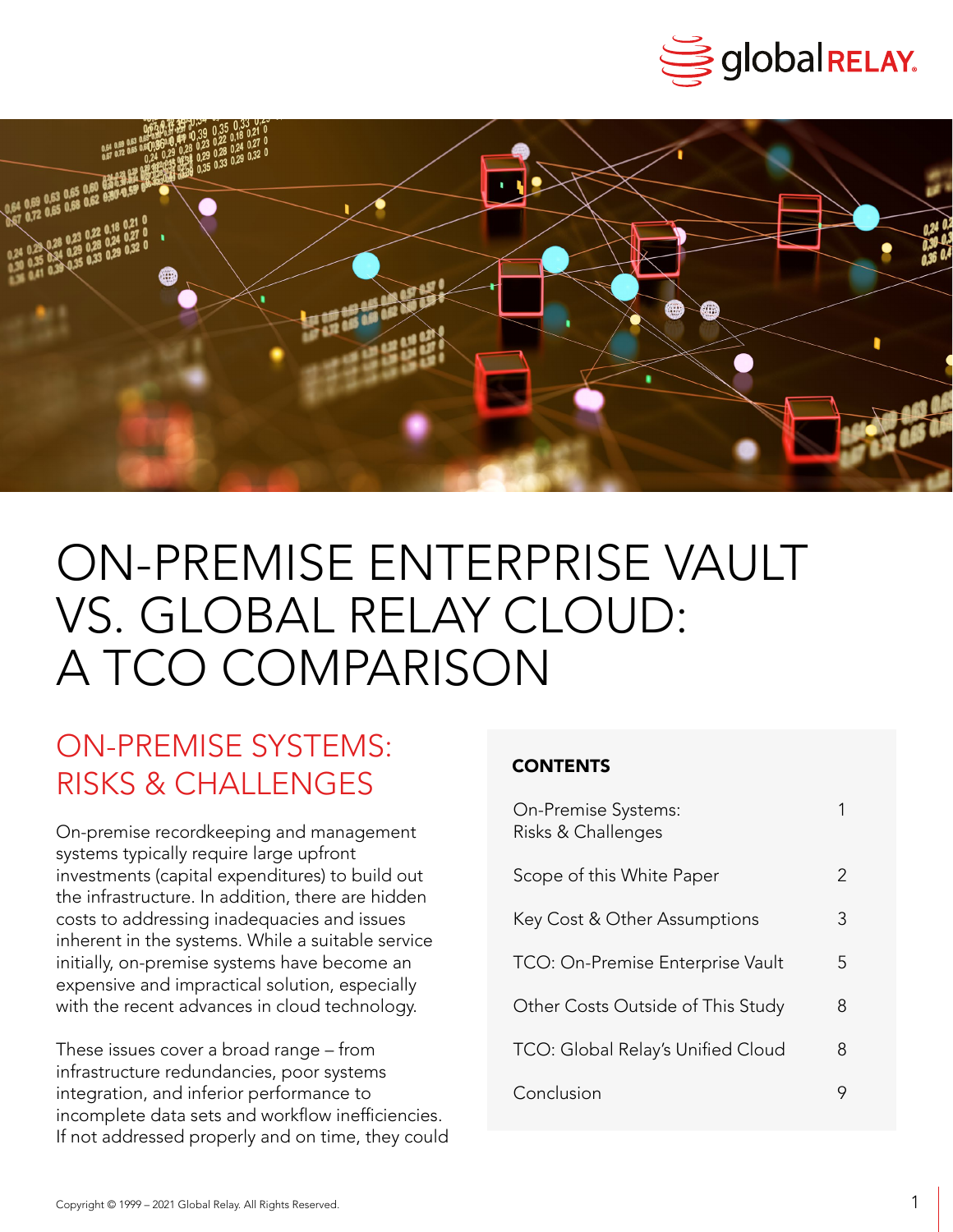### ON-PREMISE SYSTEMS: RISKS & CHALLENGES (CONT.)

lead to legal, security, and regulatory risks, potentially costing organizations millions in penalties and fines.

On-premise systems also have limited scalability, which have been pushed to the limit with the advent of Big Data. As the size and frequency of electronic communications exchanged within organizations increase, so do the costs required to store them. The ever-growing operational costs of on-premise systems, coupled with their expensive hardware and software maintenance requirements, have made them impractical to use.

Global Relay's cloud archiving platform addresses the requirements of organizations of all sizes, while ensuring workflow collaboration, massive scalability, ease of deployment, and reduced overall Total Cost of Ownership.

## SCOPE OF THIS WHITE PAPER

This white paper compares the Total Cost of Ownership (TCO) of an on-premise archiving system (equipped with eDiscovery and supervision functions) with Global Relay's unified, cloud-based archiving platform. It leverages both expert opinion and third-party research to arrive at its findings.

Organizations need to examine an archiving solution's TCO and Return on Investment (ROI) before making the decision to adopt it. Using Enterprise Vault™ as an example, this white paper provides a framework for determining an onpremise archiving system's TCO.

Every on-premise deployment is unique – and so are the archiving requirements of individual organizations. Accordingly, firms should consider this white paper as a starting point rather than a definitive guide for evaluating their on-premise system's TCO.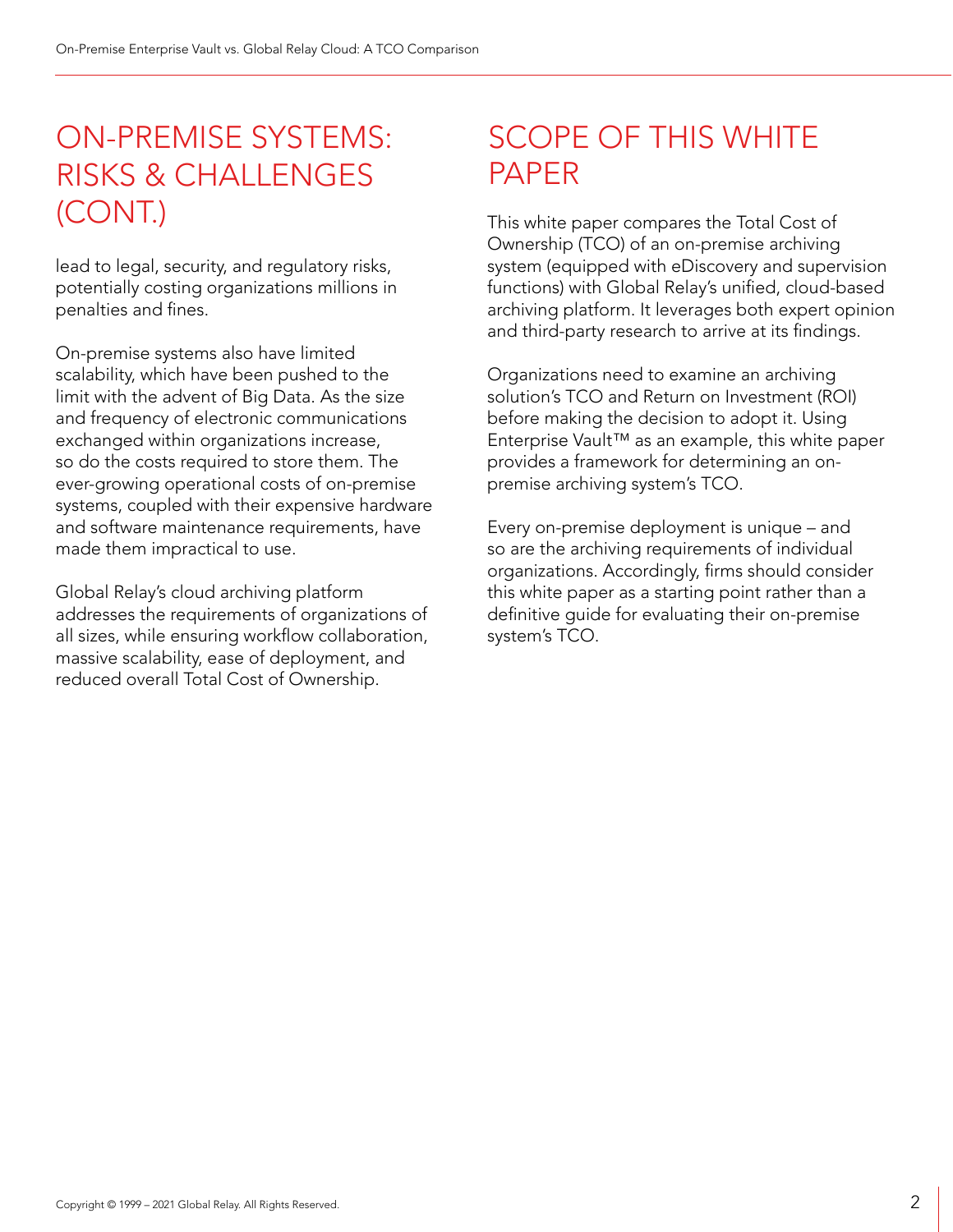Organizations need to examine an archiving solution's Total Cost of Ownership and Return on Investment before making the decision to adopt it.

### KEY COST & OTHER ASSUMPTIONS

Expenditures associated with owning, operating, and maintaining an on-premise archiving system typically fall under four categories: hardware, software, power and overhead, and labor costs.

To arrive at the TCO of an Enterprise Vault implementation, several broad assumptions were made on exactly how it will be used. They include, but are not limited to:

#### USER ASSUMPTIONS

- Each user will transmit 6GB worth of data annually
- Four data types will be archived for every user email, Bloomberg, LinkedIn, and Twitter
- Data will be retained for a period of 7 years

#### SOFTWARE ASSUMPTIONS

- Yearly support and maintenance agreements for the on-premise solution
- Relevant add-ons need to be purchased in order to run a proper Archive, with eDiscovery and compliance functions enabled
- Included as well are third-party data connector archiving costs. Third-party connectors are required by legacy on-premise systems to archive new data types such as Twitter, Linkedin, etc. It was assumed that an on-premise system would need a third-party connector per user per data type. These costs can dramatically increase if a firm has data types requiring additional thirdparty connectors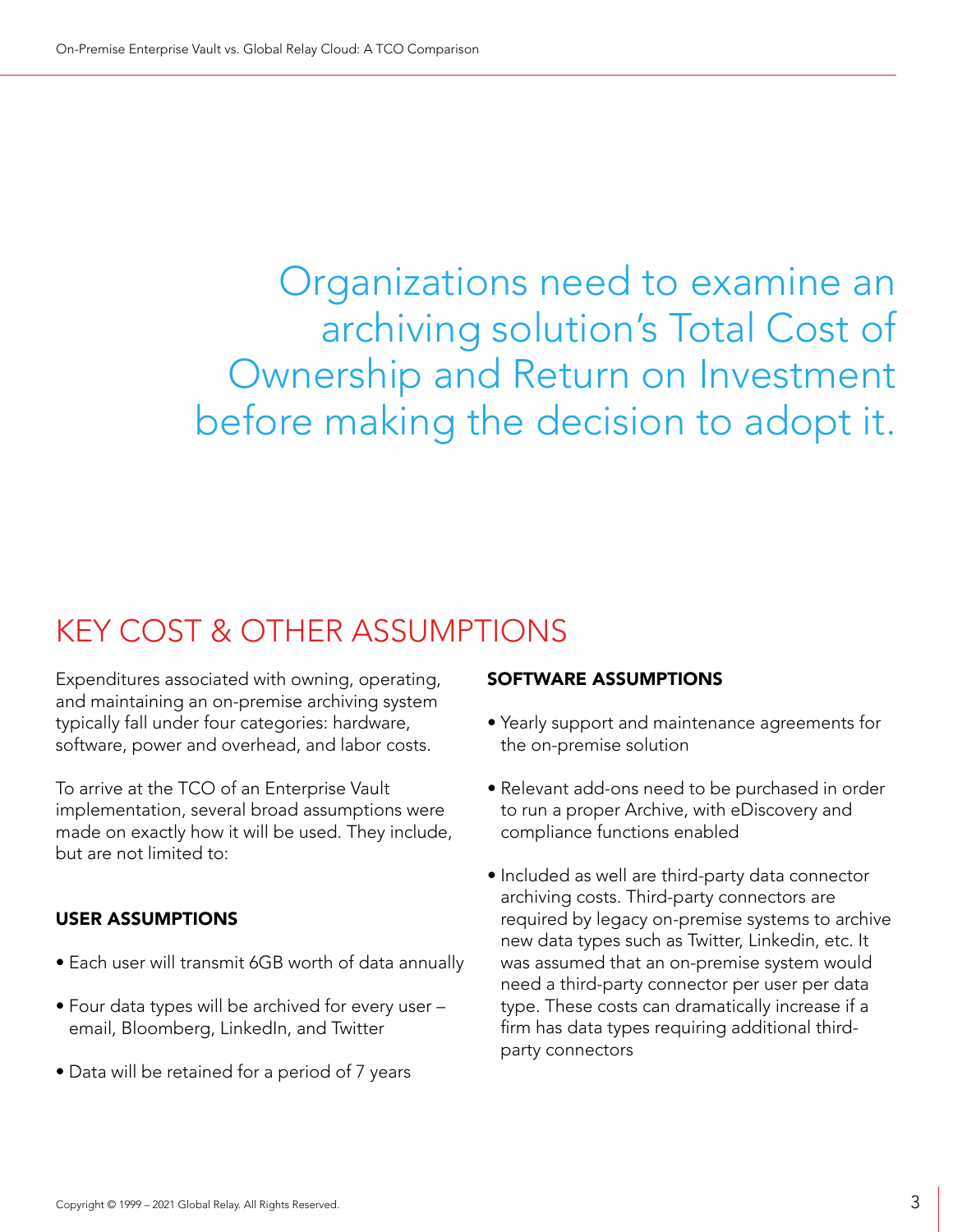### HARDWARE & EQUIPMENT ASSUMPTIONS

- The on-premise solution will be equipped with different types of servers, each one dedicated to a specific task – namely, a central management server for the archive, servers to run additional functions (e.g. eDiscovery, supervision, etc.), SQL servers, and backup servers
- Hardware costs are based on both public sources and the price books of different server vendors
- Storage costs include both Tier 1 high-speed storage used for indexes and databases and duplicated WORM-compliant storage
- All storage devices need to be backed-up
- Servers, storage devices, and other requisite equipment must be housed in a suitable environment
- Estimate costs have been included for UPS, HVAC systems, and other networking equipment
- Hardware costs are amortized over the equipment's useful life, and equipment will be replaced at the end of its life



Anatomy of a Typical On-Premise Setup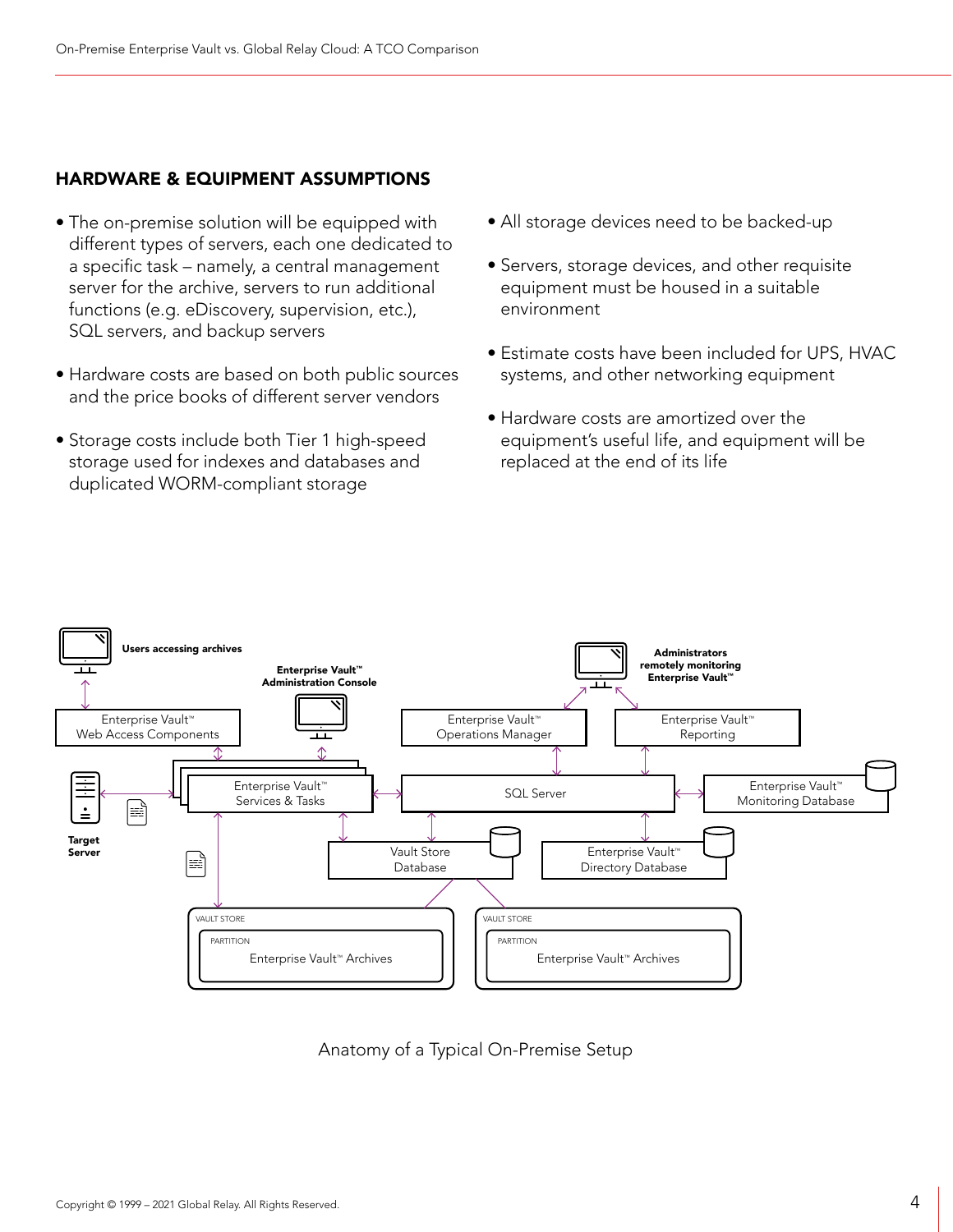#### POWER & OTHER OVERHEAD COST **ASSUMPTIONS**

- The U.S. average power cost of \$0.14 per kilowatt hour and the average power usage of data center hardware and equipment were used to calculate power and overhead costs
- Annual office space cost of \$23 per square foot was used to calculate IT server room/data center costs
- As power and rental costs vary greatly from state to state, figures used in the model are assumed to be conservative, but each company's experience may be different



### LABOR COST ASSUMPTIONS

- Exact labor cost can be difficult to determine, as it varies greatly from location to location and from firm to firm
- A conservative salary estimate of \$85,000 per FTE was used for the calculations (This is the average salary of an IT team member in charge of the onpremise system. Managers and Team Leads will be paid higher; junior staff, lower)
- 30% additional cost was included in the calculations for employees' Health & Lifestyle benefits
- Labor is divided into three main categories: hardware maintenance, software maintenance, and general business end-user support (the latter is broken out into its own category in Fig. 1)

## TCO: ON-PREMISE ENTERPRISE VAULT

Based on 5,000 users, \$27.79 per user per month is the TCO for on-premise Enterprise Vault over a four-year period (see Fig. 1). This cost can dramatically rise as firms preserve their data beyond the 7-year retention period. For example, lengthening the retention period from 7 to 15 years increases the monthly per user cost to \$31.62 (see Fig. 2).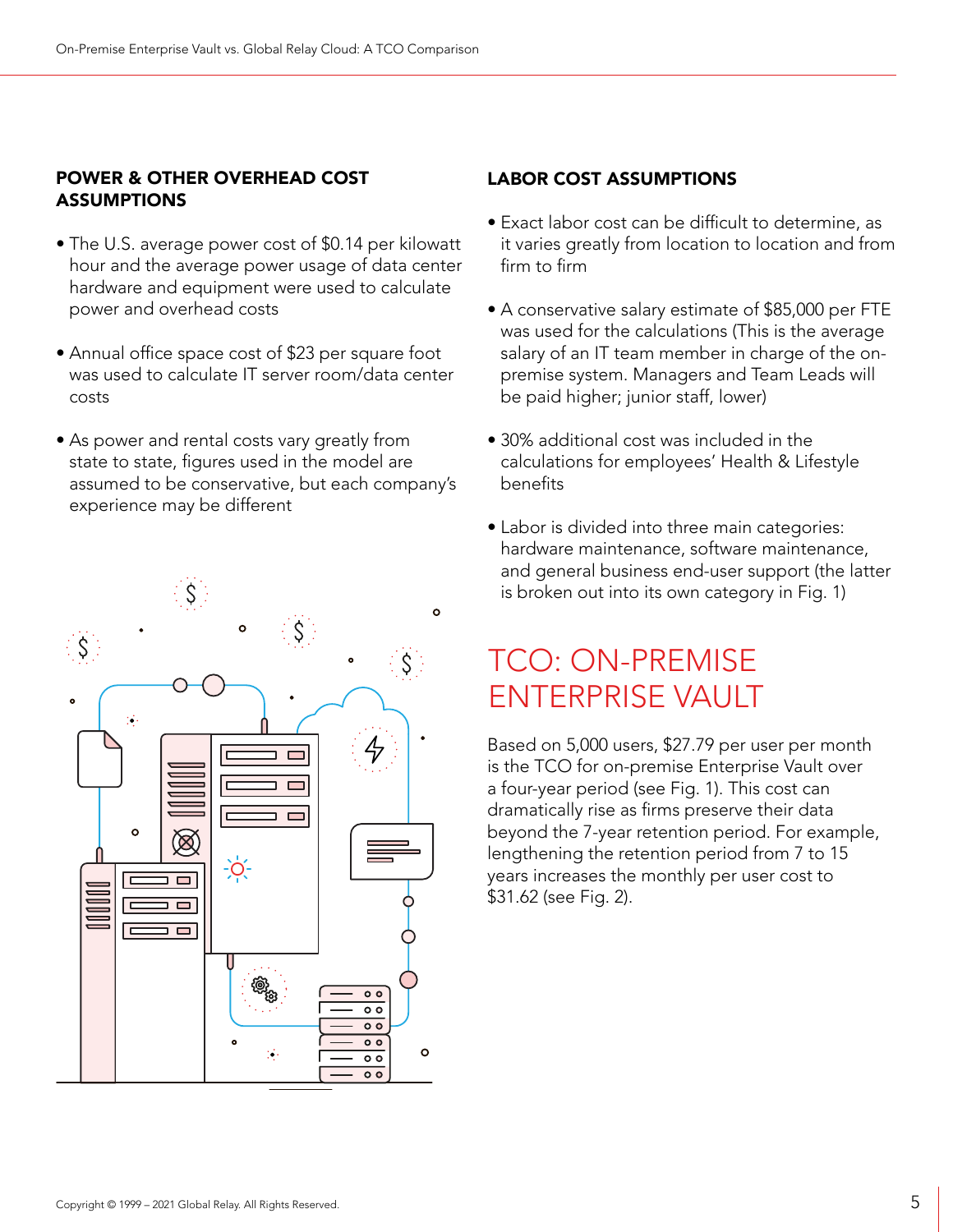

#### Monthly cost breakdown per user for 5,000 users 7 year retention





#### Total Cost by Retention Term

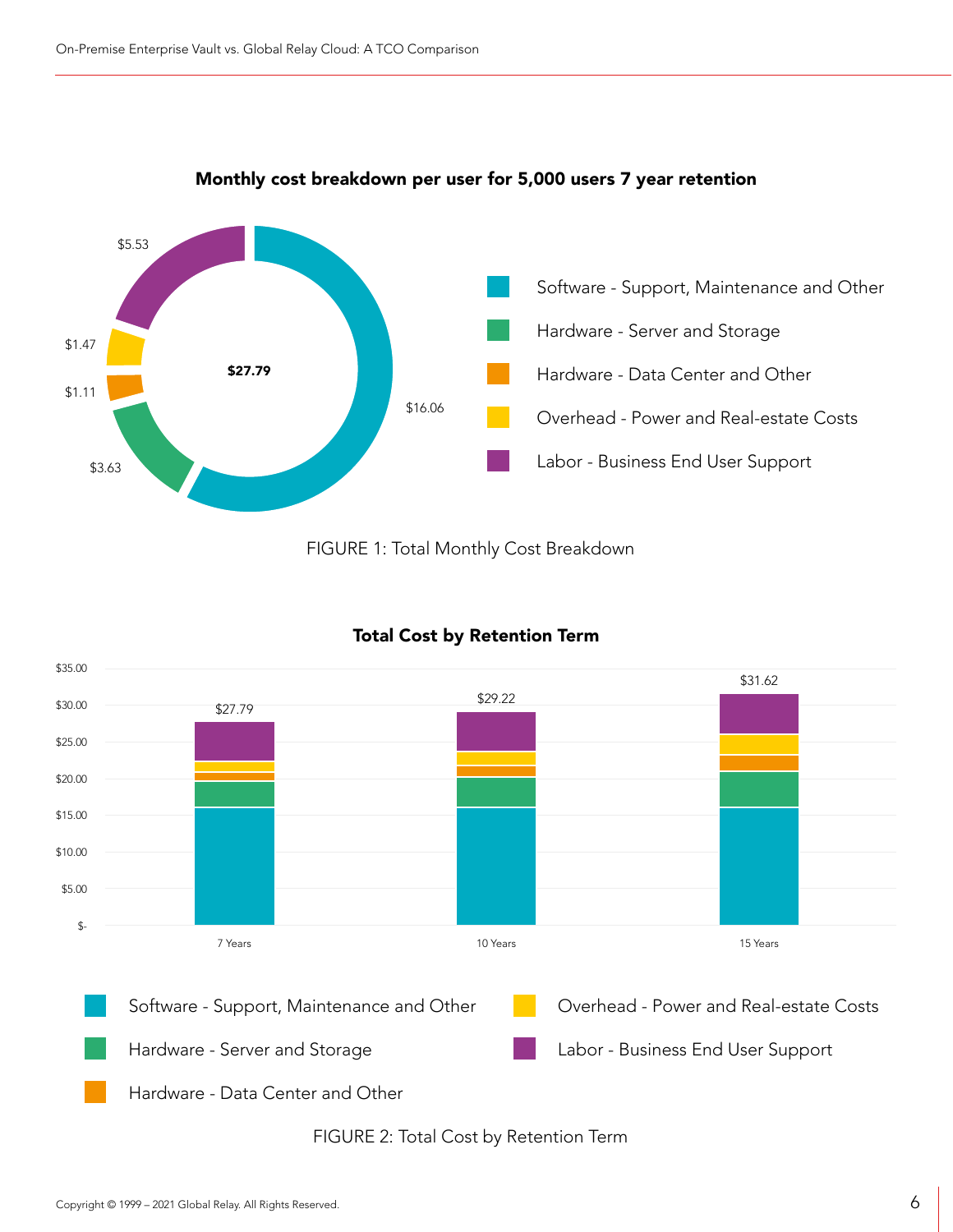|                                                         | <b>FOUR YEAR</b> | <b>ANNUAL</b> | <b>ANNUAL</b><br><b>PER USER</b> | <b>MONTHLY</b><br><b>PER USER</b> |
|---------------------------------------------------------|------------------|---------------|----------------------------------|-----------------------------------|
| Software - Support,<br><b>Maintenance and Other</b>     | \$3,853,800      | \$963,450     | \$192.69                         | \$16.06                           |
| <b>Hardware - Server and</b><br><b>Storage</b>          | \$871,750        | \$217,938     | \$43.59                          | \$3.63                            |
| <b>Hardware - Data Center</b><br>and Other              | \$265,300        | \$66,325      | \$13.26                          | \$1.11                            |
| <b>Overhead - Power and</b><br><b>Real-estate Costs</b> | \$352,860        | \$88,215      | \$17.64                          | \$1.47                            |
| <b>Labor - Business End User</b><br><b>Support</b>      | \$1,326,000      | \$331,500     | \$66.30                          | \$5.53                            |
| <b>TOTAL COSTS</b>                                      | \$6,669,709      | \$1,667,427   | \$333.49                         | \$27.79                           |

TABLE 1: Total Cost Breakdown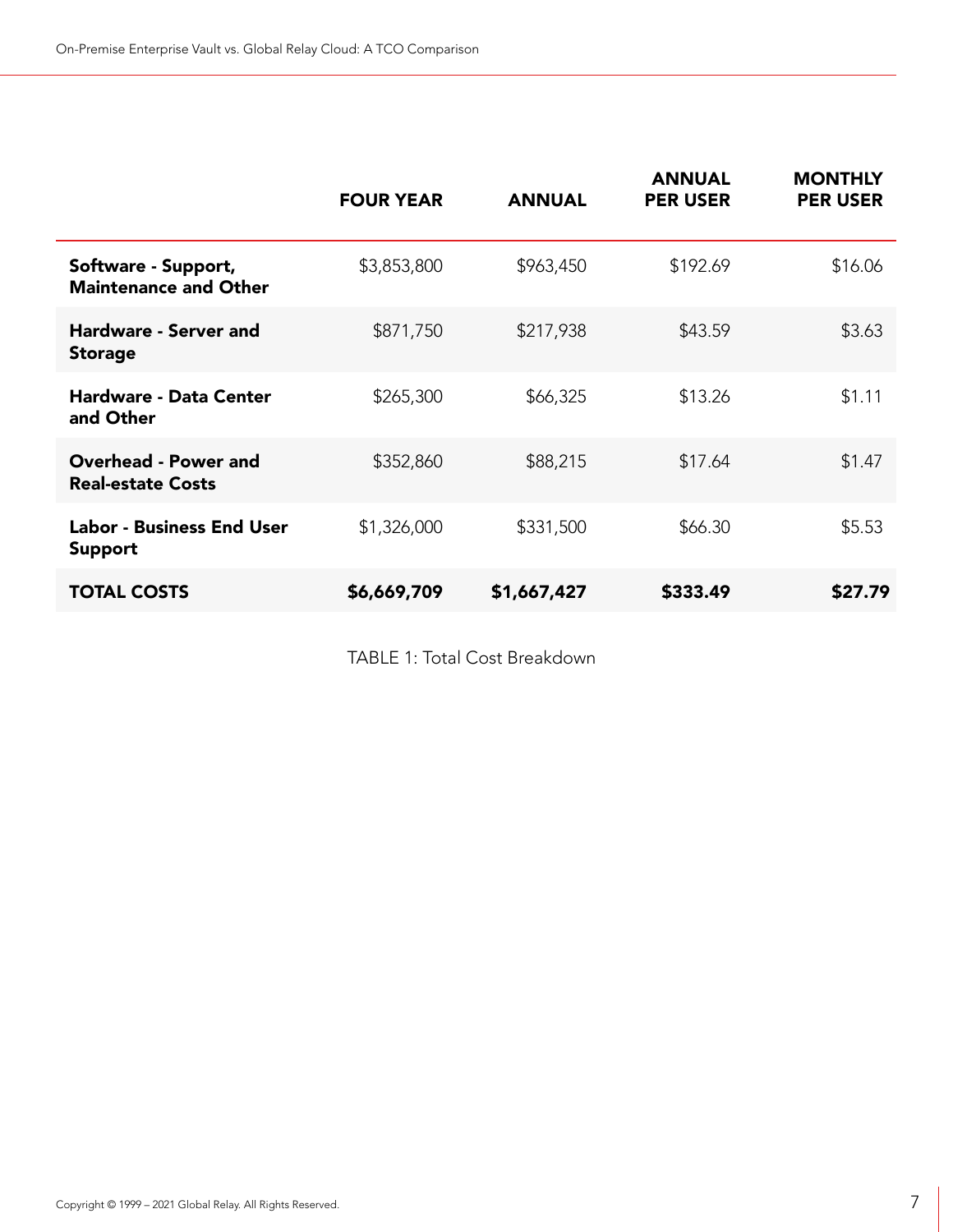## OTHER COSTS OUTSIDE OF THIS STUDY

Deploying an on-premise solution could result in additional costs that may be difficult to quantify and are outside the scope of this white paper. However, these costs and risks are real, and need to be carefully considered when evaluating the continued viability of an on-premise solution.

Additionally, there are 'opportunity' and other costs to operating an on-premise system, which have been excluded from this study. Among others, these include:

- •Downtime and poor system performance, which could diminish employee productivity and lead to incomplete data storage, potentially increasing firms' risk exposure. Large organizations can spend millions of dollars every year addressing their on-premise system's limitations.
- •Limited system flexibility and scalability, which prevents on-premise systems from dynamically scaling for growing user counts and data volumes. As data size and retention terms increase, the existing storage infrastructure may need to be redesigned to scale properly.
- •Inefficient workflows, which could affect the productivity of internal IT, compliance, HR, and legal personnel performing recordkeeping, supervision, audit, and data extraction functions.
- •Costly equipment setups and upgrades, which could run in the hundreds of thousands and require immediate payments. These expenses could significantly disrupt cash flows and business operations.
- •Costly system preparation for disaster and business continuity.

## TCO: GLOBAL RELAY'S UNIFIED CLOUD

Global Relay archiving is offered as a subscription service. The hypothetical organization above, operating an on-premise system, could negotiate a monthly rate of \$18 per user for a service bundle consisting of email, Bloomberg, LinkedIn, and Twitter archiving. That would save the firm over \$587,427 (or 35.2%) annually. As Global Relay's archiving platform is designed to scale, the firm can modify its subscription as its number of monthly users increases or decreases.

With a Global Relay subscription, organizations in all industries can be confident they are capturing and preserving all their business eComms data in a secure, unified cloud repository – and have the necessary tools to supervise, control, and create value from it. Regulated financial firms, additionally, are assured of meeting the recordkeeping and supervision requirements of the FCA, MiFID II, SEC, FINRA, CFTC, GDPR, and other international regulations.